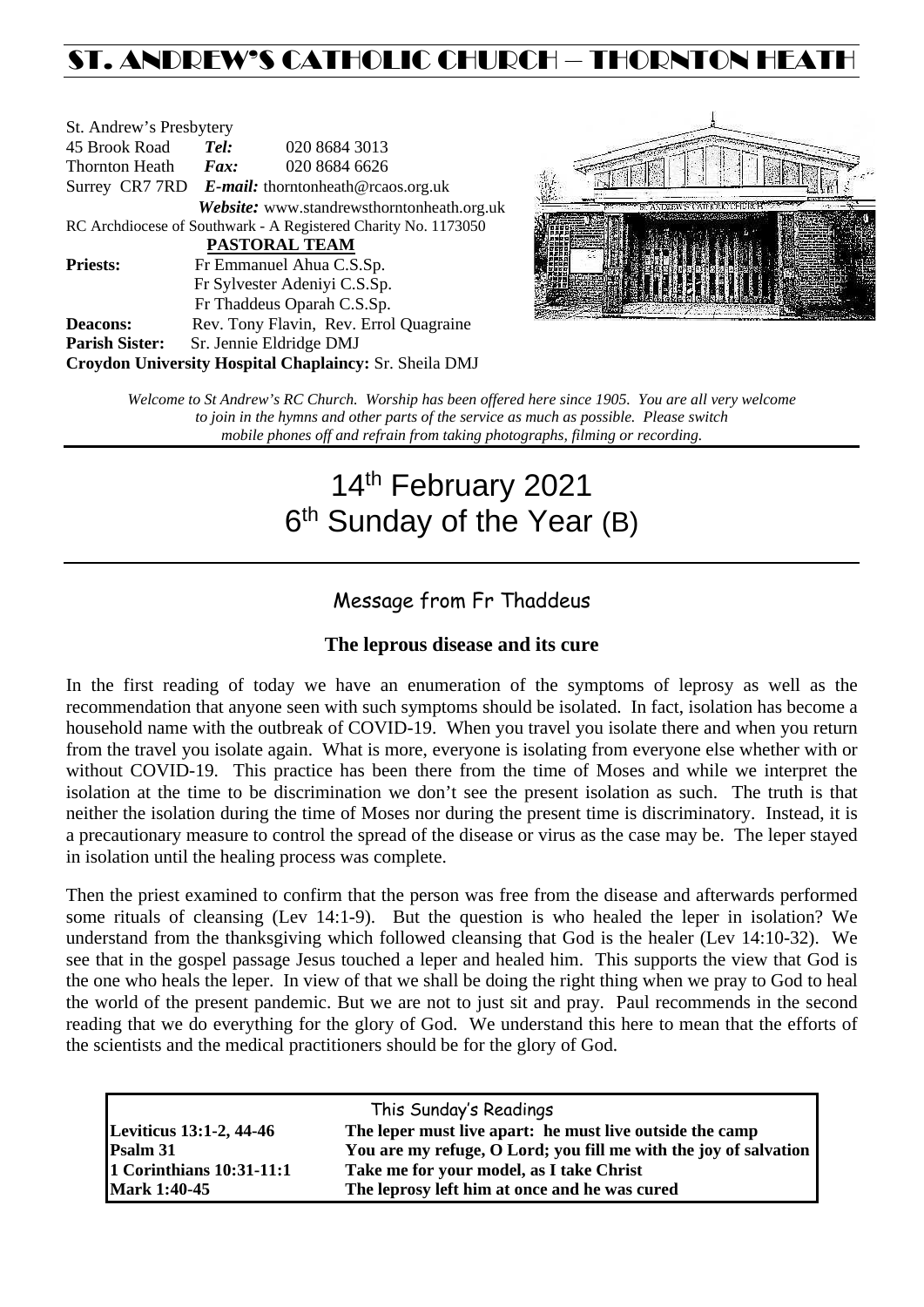| Sunday 14 <sup>th</sup> February   |                    | 6.00pm (Saturday) First Mass of Sunday | <b>Sr Mary Martin RIP</b>              |
|------------------------------------|--------------------|----------------------------------------|----------------------------------------|
| $6th$ Sunday of the Year           | 9.30am             | <b>Mass</b>                            | <b>Bill Brennan RIP</b>                |
| Day for the Unemployed             | 11.30am            | <b>Mass</b>                            | Mrs C. Etuka – God's Blessings         |
|                                    | 6.00 <sub>pm</sub> | <b>Mass</b>                            | For the People of the Parish           |
| Monday $15^{th}$ February          | 7.30am             | <b>Mass</b>                            | <b>Brian McGrath RIP</b>               |
|                                    | 10.00am            | <b>Mass</b>                            | Valerie Brown-Chandler (70th Birthday) |
| Tuesday 16 <sup>th</sup> February  | 7.30am             | <b>Mass</b>                            | Rose Callery – Recovery from illness   |
|                                    | 10.00am            | <b>Mass</b>                            | Paul Etuka RIP                         |
| Wednesday 17th February            | 7.30am             | <b>Mass</b>                            | <b>Joel Vaz RIP</b>                    |
| Ash Wednesday                      | 10.00am            | <b>Mass</b>                            | Mary O'Dell RIP                        |
|                                    | 8.00 <sub>pm</sub> | <b>Mass</b>                            | For the People of the Parish           |
| <b>Thursday 18th February</b>      | 7.30am             | <b>Mass</b>                            | Fr Adolfo Pacheco - Sick               |
|                                    | 10.00am            | <b>Mass</b>                            | George Hennessey RIP                   |
| Friday 19 <sup>th</sup> February   | $7.30$ am          | <b>Mass</b>                            | Evelyn Hampshire RIP                   |
|                                    | 10.00am            | <b>Mass</b>                            |                                        |
| Saturday 20 <sup>th</sup> February | 9.30am             | <b>Mass</b>                            | Mary Ann Jones (F)                     |
|                                    | $10.00 - 10.30$ am | <b>Confessions</b>                     |                                        |
|                                    | $5.00 - 5.30$ pm   | <b>Confessions</b>                     |                                        |
|                                    | 6.00 <sub>pm</sub> | <b>First Mass of Sunday</b>            |                                        |
| <b>Sunday 21st February</b>        | 9.30am             | <b>Mass</b>                            | James Power (F)                        |
| $1^{st}$ Sunday of Lent            | 11.30am            | <b>Mass</b>                            | Paul Etuka RIP                         |
|                                    | 6.00 <sub>pm</sub> | <b>Mass</b>                            | For the People of the Parish           |

Diary for the Week

Church cleaners: this week: Sancho's Dusters, next week: St Jude's Group

## St. Andrew's Parish Notices

#### **LENT 2021**

#### **Ash Wednesday**

On Ash Wednesday, 17<sup>th</sup> February, there will be Masses at 7.30am, 10.00am and 8.00pm. This marks the start of Lent and is a day of Fasting and Abstinence. Ashes will be distributed at all Masses.

#### **Stations of the Cross**

Please join us on Wednesdays 10.30am and Friday evenings at 8.00pm.

#### **SECOND COLLECTION**

There will be a second collection this weekend,  $14<sup>th</sup>$  February, for Poor Parishes. This collection enables the Archbishop to make grants to some of the smaller parishes in the Diocese.

#### **ST DAMIEN'S GROUP**

The St Damien's group is happy to help anyone who is confined to home during this lock down period and cannot go out to collect prescriptions or shopping. We are also able to help with transport if it's needed to take anyone to have the vaccination. If you need help please phone Jane Ritchie on 07999 693052 before you make your appointment so that together a convenient date can be organised.

#### **REPOSITORY**

The Repository will be open for a short while before the start of the 11.30am Mass on Sundays only.

#### **MASS OFFERING BOOKINGS AND DONATIONS THROUGH PAYPAL**

If you would like to use the facility to book your Mass intentions and make donations through Paypal, please go on our website where you will find the "Donations" menu. Please follow the instructions given there. Mass bookings can still be booked in the normal way using envelopes in the porch.

#### **CAFOD'S FAMILY FAST DAY – FRIDAY 26th FEBRUARY**

This Lent, CAFOD's Family Fast Day is an opportunity to continue to express our shared love and concern as one global Church family. We want to reach out to some of the poorest, most marginalised of our sisters and brothers.